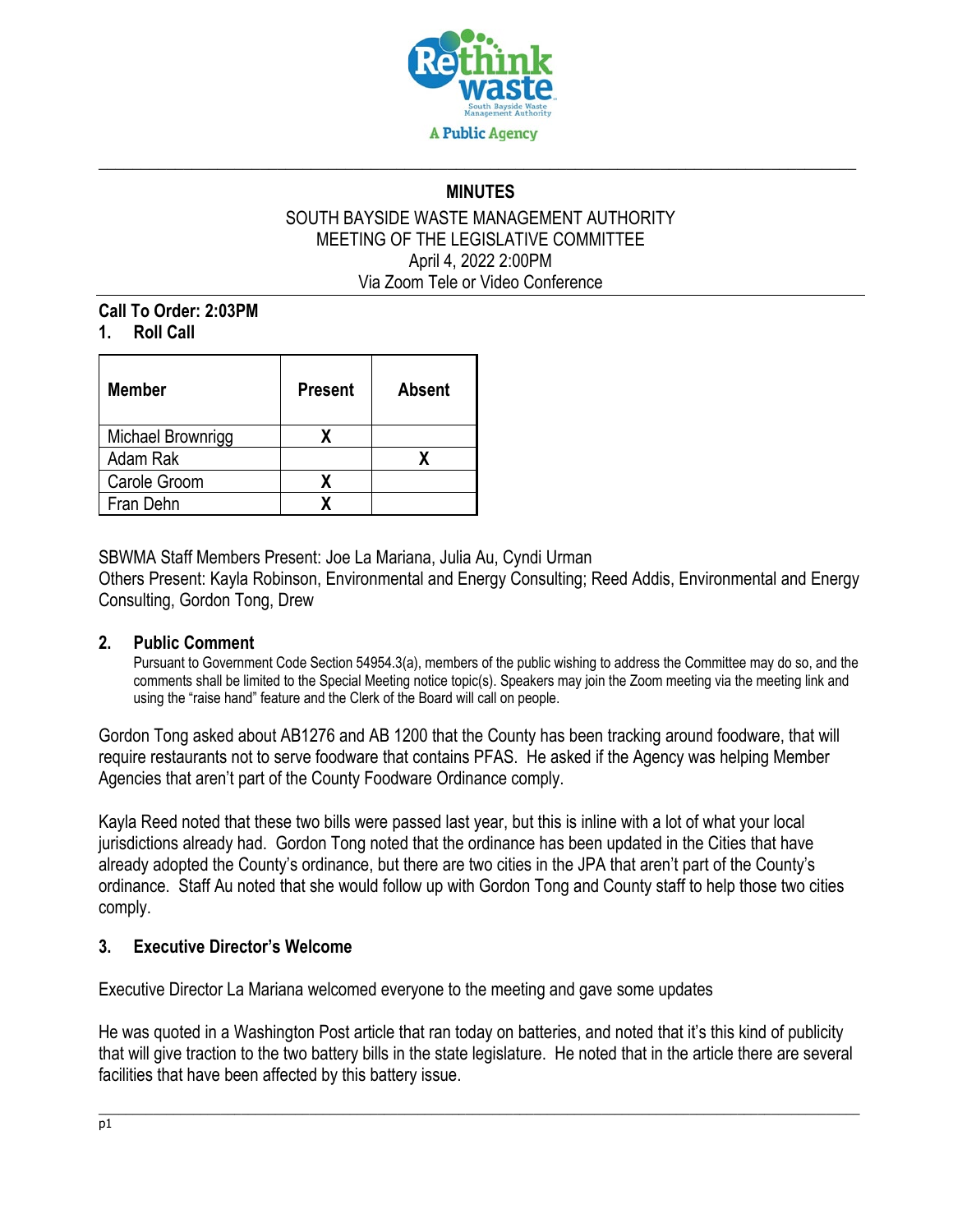Two of the Agency's current top priorities are the Operations Agreement RFQ selection process, and the Site Optimization study RFP process.

## **4. Approval of Consent Calendar**

Consent Calendar item(s) are considered to be routine and will be enacted by one motion. There will be no separate discussion on these items unless members of the Committee, staff or public request specific items be removed for separate action. *Items removed from the Consent Calendar will be moved to the end of the agenda for separate discussion*.

- A. Approval of the Minutes from the February 7, 2022 Legislative Committee Meeting
- B. Approval of the Minutes from the March 7, 2022 Legislative Committee Meeting

Motion/Second: Brownrigg/Dehn (4A)Groom(4B) Roll Call Vote: 3-0-0-1

| <b>Member</b>     | Yes   | <b>No</b> | <b>Abstain</b> | <b>Absent</b> |
|-------------------|-------|-----------|----------------|---------------|
| Michael Brownrigg | х     |           |                |               |
| Adam Rak          |       |           |                |               |
| Carole Groom      | χ     |           |                |               |
| Fran Dehn         | X(4A) |           | X(4B)          |               |

### **5. Legislative Updates from Environmental and Energy Consulting (EEC) and Committee Discussion**

Kayla Robinson of EEC gave an update on the Agency's sponsored legislation.

**AB 2440 & SB 1215 Battery Bills** - She noted that the SBWMA's battery legislation deadline to get the bills out of their first house committees is April 29. After that they will head to the appropriations committee, and suspense file. AB2440 will be in its first committee hearings tomorrow 4/5/22 in the Assembly Environmental Safety and Toxic Materials Committee (ESTM). And SB1215 will be in heard in the Senate Environmental Quality (EQ) Committee on 4/20. After ESTM, AB2440 will be heard in the Natural Resources Committee.

She was excited to announce that the Rechargeable Battery Association came out in a neutral position on this bill, which has changed the game on this bill, it's the first time in 4 years they haven't strongly opposed. EEC is feeling optimistic about the hearing tomorrow and democratic support.

Member Brownrigg commented on an email conversation he had with EEC regarding his surprise on the Rechargeable Battery Association coming on in a neutral position, and asked EEC to reiterate what changes were made.

Kayla Robinson noted that the bill hasn't changed too substantially from last year, but the changes we made that she things brought the neutrality include:

- Separating the bill into two different programs one for "loose" batteries and one for batteries embedded in products. This is major - the battery manufacturers had major concerns that they would foot the bill for recycling the products, so by separating they had more peace of mind.
- For loose rechargeable batteries, a weight limit of under 11lbs and less than 300 watt-hours was set.
- Included limited program development oversight to CalRecycle and the Department of Toxic Substances Control, rather than allowing any agency to review.

Member Brownrigg commented that he thought these changes were reasonable.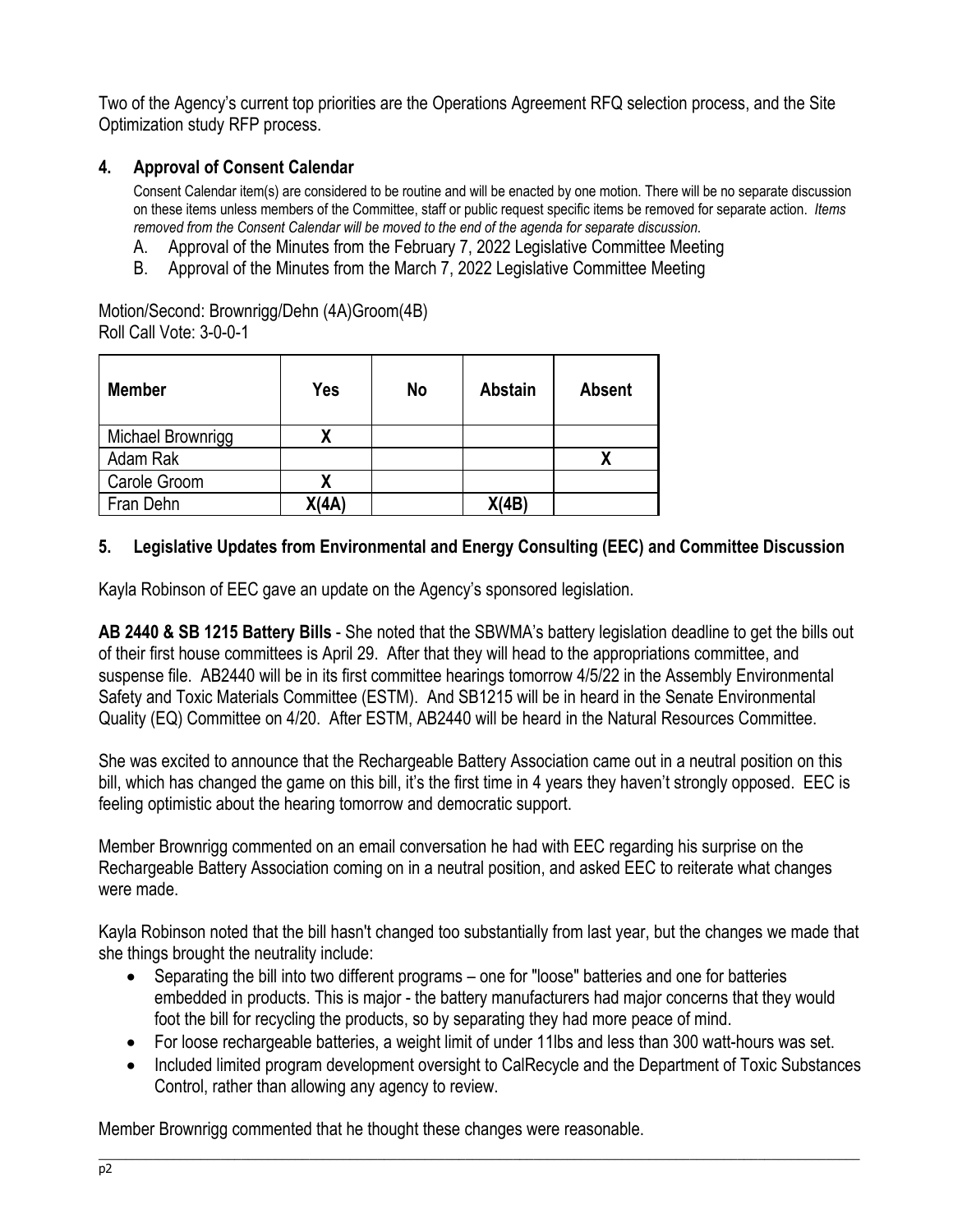Reed Addis noted that he agrees this bill is in a good spot, but he has had bi-partisan bills get all the way through the process and then die, so he asked the committee members to work their contacts with the talking points they were given, keep energy up, and also find out where any opposition may be coming from.

**AB 1985 SB1383 Procurement –** Kayla Robinson noted that the bill passed through the Assembly Natural Resources Committee on consent. EEC has a meeting with CalRecycle on Wednesday to begin discussions around what a long-term solution to the procurement requirement could look like. They are working on get Cal Recycle to agree to a phased in approach and expanding what procurement options looks like that are used to comply. The goal being to come to a compromise

The committee then discussed other bills of interest.

**AB 1944 public meetings being held virtually**. – Executive Director La Mariana asked EEC to discuss this bill.

Kayla Robinson noted that RethinkWaste hasn't taken an official position on the bill, so they have been tracking through the process. It hasn't been set for a committee hearing yet, but when it does it will go to the local government committee.

The committee discussed taking a position of support on this bill. Counsel Savaree noted that one of the benefits of this bill is that board members could participate in the meetings virtually without having to disclose their location. Member Groom noted that she was in support of letting the SBWMA Board make the decision, as long as the public was being accommodated. Member Dehn agreed that virtual meetings have allowed for a higher participation rate from the public, but asked if they are speaking for the Cities, or as a Board Member for the SBWMA. Member Brownrigg noted that making sure there is a robust hybrid option for the public to participate. However, if we collectively chose to go the hybrid option, he thought there should be at least one meeting per year for Board Members to meet in-person.

Executive Director La Mariana noted that staff has identified the 3 potential annual meetings for compulsory inperson attendance: annual retreat in February, the budget study session in October, and the final board meeting on the year in November, when we typically host a thank-you holiday feast before the meeting.

Reed Addis suggested based on comments that the agency take a position of support on the bill, and noted that it didn't hurt to both support early, and support an Assemblymember in the Bay Area which he referred to as the sphere of influence.

**Bottle Bill** – Executive Director La Mariana commented that Bottle Bill is making major news. There is \$600M being collected by the bottle bill, but there is a failing in how the funds are being distributed back to the public. Every year there is a revamping of how to try and fix existing law in the legislature.

Reed Addis noted that there are 4 pieces of legislation swirling on this topic. One is proposing to throw away the bottle bill and start over, one is a balloon bill to tweak the existing bottle bill, and another two bills trying to change what bottles are in the program which will lead to modifications of the bottle bill. Additionally, CalRecycle is in conversation with the budget committee on what to do with the surplus, which will be a separate discussion around this issue. Currently the two houses are not in alignment on where to go with this, so there are a lot of issues swirling around on this.

**SB 1046 Solid Waste Pre-checkout bags** – Member Dehn asked if the plastic bag ban had been rescinded during covid, and for more information on this bill. Staff Au answered that yes it was relaxed, but has since gone back to stores only being able give paper bags or thick plastic bags that need to be charged for. She noted that